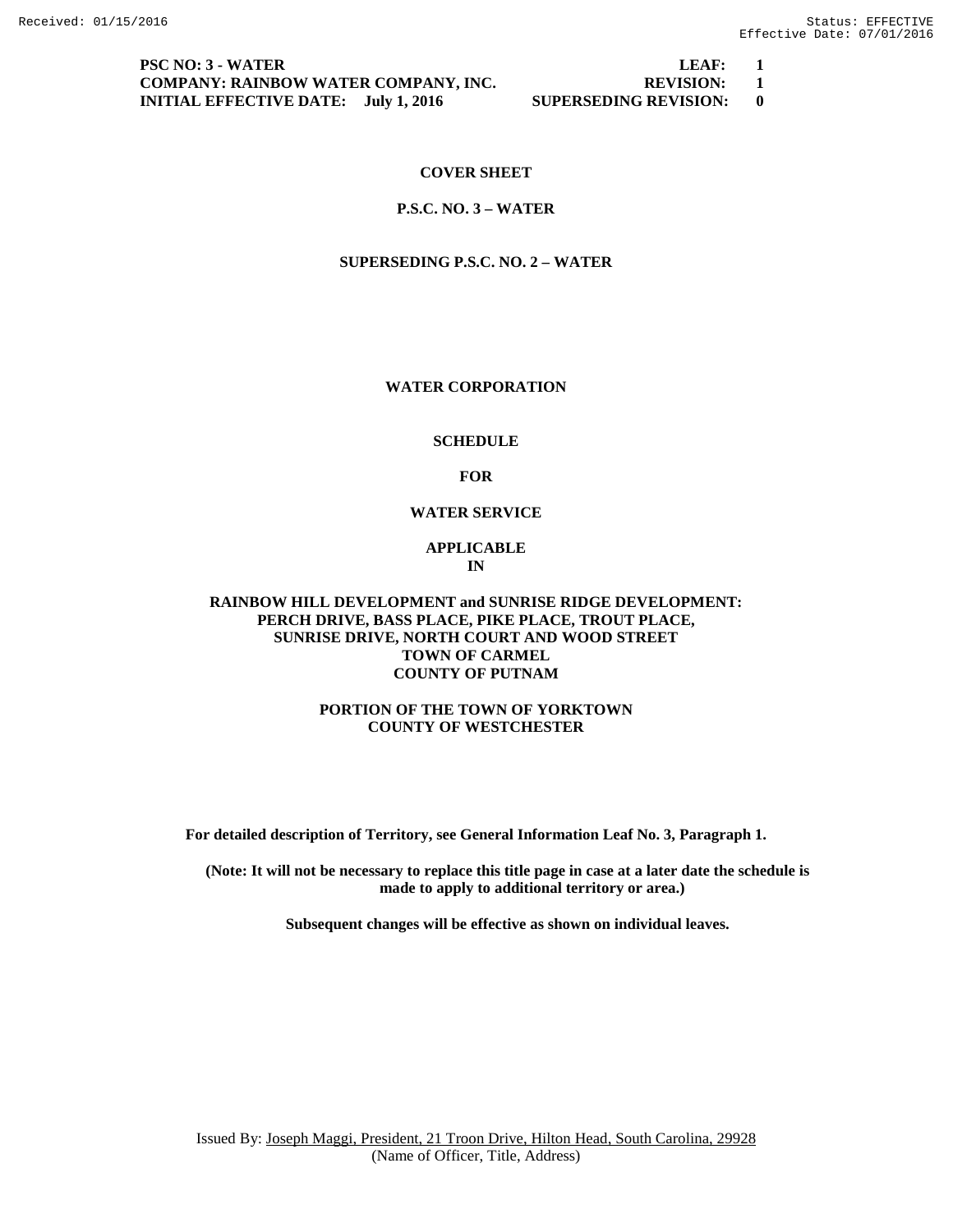..DID: 6069 ..TXT: PSC NO: 3 WATER LEAF: 2 COMPANY: RAINBOW WATER COMPANY, INC. REVISION: 0 INITIAL EFFECTIVE DATE: 02/15/99 SUPERSEDING REVISION: STAMPS: RECEIVED: 12/01/98 STATUS: Effective EFFECTIVE: 02/15/99

#### **TABLE OF CONTENTS**

|    | <b>GENERAL INFORMATION</b>                                     | <b>LEAF NO.</b> |
|----|----------------------------------------------------------------|-----------------|
| 1. | Territory                                                      | 3               |
| 2. | Application for Water Service                                  | 3               |
| 3. | Deposits - Security                                            | 3               |
| 4. | Deposits - Interest                                            | 4               |
| 5. | Deposits - Return                                              | 4               |
| 6. | Deposits - Other                                               | $\overline{4}$  |
| 7. | <b>General Rules</b>                                           | $5 - 6$         |
| 8. | Metered Service                                                | $6 - 7$         |
| 9. | <b>Unmetered Service</b>                                       | 7               |
|    | 10. Extension of Mains                                         | 7               |
|    | 11. Discontinuance of Service - Non-payment                    | $7 - 8$         |
|    | 12. Discontinuance of Service - Other                          | $8 - 9$         |
|    | 13. Discontinuance of Residential Service - Special Procedures | 9               |
|    | 14. Deferred Payment Agreements                                | 9               |
|    | 15. Complaint Handling Procedures                              | 10              |
|    | 16. Restoration of Service                                     | $10 - 11$       |
|    | 17. Interest on Customer Overpayments                          | 11              |
|    | 18. Regulation                                                 | 11              |
|    | <b>RATES</b><br>Service Classification No. 1                   | 12              |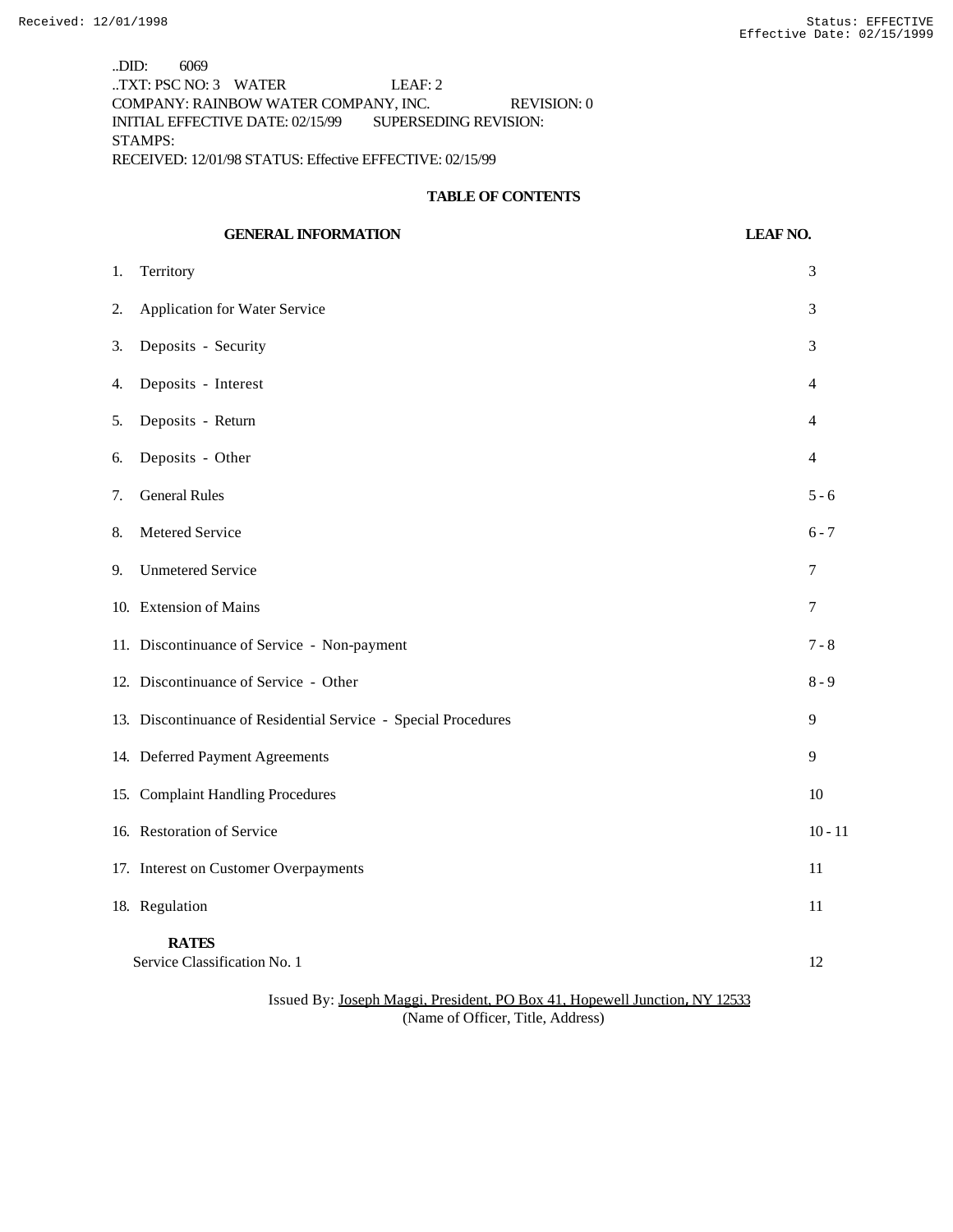#### **PSC NO: 3 - WATER LEAF: 3 COMPANY: RAINBOW WATER COMPANY, INC. REVISION: 1 INITIAL EFFECTIVE DATE: July 1, 2016 SUPERSEDING REVISION: 0**

#### **GENERAL INFORMATION**

1. Territory (County, Town Development, Streets, etc.)

Rainbow Hill Development: Perch Drive, Bass Place, Pike Place, Trout Place and Wood Street

Sunrise Ridge Development: Trout Place, Pike Place, Sunrise Drive, North Court and Wood Street

Town of Carmel County of Putnam

Portion of the Town of Yorktown County of Westchester

#### 2. Application for Water Service

- A. Written application for service may be required.
- B. A separate application may be required for each premises.
- C. Premises may be subject to inspection by the company.
- D. Applications need not be accepted from customers with charges due on any water accounts with the company. The company must accept an application if the customer enters into a deferred payment agreement.
- E. Service pipe installations are subject to company approval.

#### 3. Deposits – Security

- A. As a condition of receiving service, the company may require a deposit from customers that are delinquent (having a bill remaining unpaid 23 days from the date mailed), seasonal, short term or temporary or who have had service terminated for non-payment during the preceding 6 months. In addition, a deposit may also be required from a non-residential customer whose credit has not been established with the company. A delinquent customer shall be provided with a written notice 20 days before the deposit is assessed which states that failure to make timely payments will permit the company to require a deposit from such customer.
- B. Deposits from applicants and customers may not exceed two times the estimated average monthly bill for a calendar year, except in the case of customers whose usage varies widely where deposits may not exceed twice the average monthly bill for the peak season.

Issued By: Joseph Maggi, President, 21 Troon Drive, Hilton Head, South Carolina, 29928 (Name of Officer, Title, Address)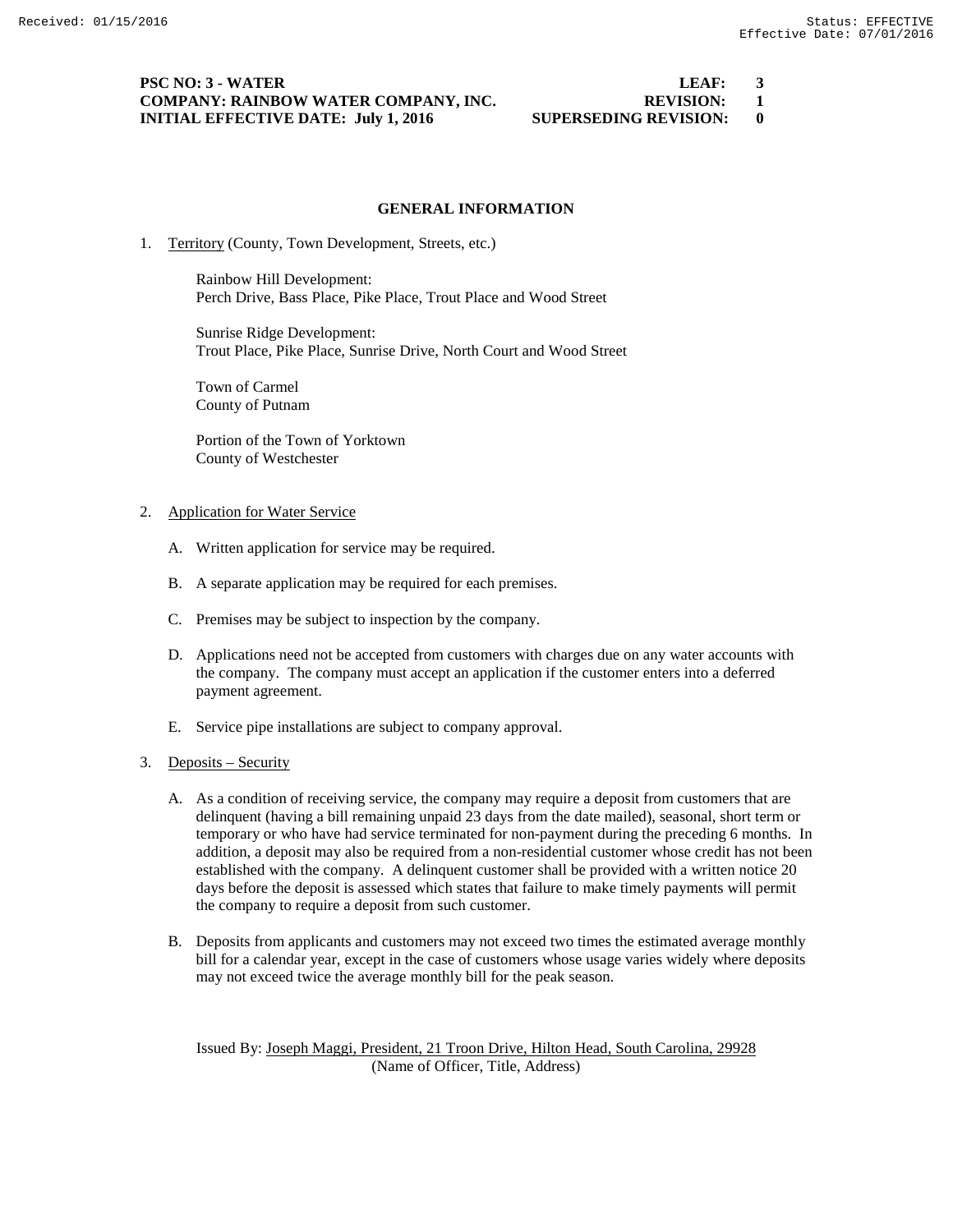### **PSC NO: 3 - WATER LEAF: 4 COMPANY: RAINBOW WATER COMPANY, INC. REVISION: 1 INITIAL EFFECTIVE DATE: July 1, 2016 SUPERSEDING REVISION: 0**

#### **GENERAL INFORMATION**

 C. The company shall perform an annual review of the billing history of every customer who has a deposit with the company to assure that a deposit is still required under (3A) above and that the amount of the deposit conforms with (3B) above. The company reserves the right to review the deposit at any time. If a review shows that the deposit held falls short of the amount the company may require by 25 percent or more, the company may require the payment of an additional amount. If a review shows that the deposit held exceeds the amount required by 25 percent or more, the company shall refund the excess to the customer. The customer may request a downward revision of the deposit.

#### 4. Deposits – Interest

Every deposit shall earn simple interest at the rate per annum prescribed by the Public Service Commission. The interest must be paid to customers when the deposit is returned. If the deposit has been held for 12 consecutive months or more, the interest must be credited to the customer no later than the first bill rendered after the next succeeding first day of October and at the end of each succeeding 12 month period.

#### 5. Deposits – Return

- A. The company shall return to a customer a deposit or portion of a deposit and all interest thereon no more than 30 days after:
	- (1) the day the account is closed and all bills are paid; or
	- (2) the date of the first bill for service rendered after a 12 month period during which time the customer was not delinquent, provided there is no other basis for the company to request a deposit; or
	- (3) a review of the deposit shows that a reduction of the deposit is warranted.
- B. A deposit or portion of a deposit plus interest thereon that is subject to return may be credited to the customer's account in the amount of any outstanding charges. If any balance remains, a refund check shall be issued.
- 6. Deposits Other
	- A. In the event that the applicant desires service for a trailer or other non-permanent structure, he shall deposit with the company all costs of the connection of such service. Said deposit shall bear simple interest as required above and shall be refunded at the end of 10 years, or sooner in the event that a permanent structure for such service connection is completed.
	- B. The company may also require deposits from customers to guarantee future payments as set forth in lawn sprinkler, main extension, or other forms of contracts which are in a form approved by the Public Service Commission. The interest rates for these deposits will be the same as the interest rates for security deposits and such interest will be credited to the customer as prescribed by Commission rules.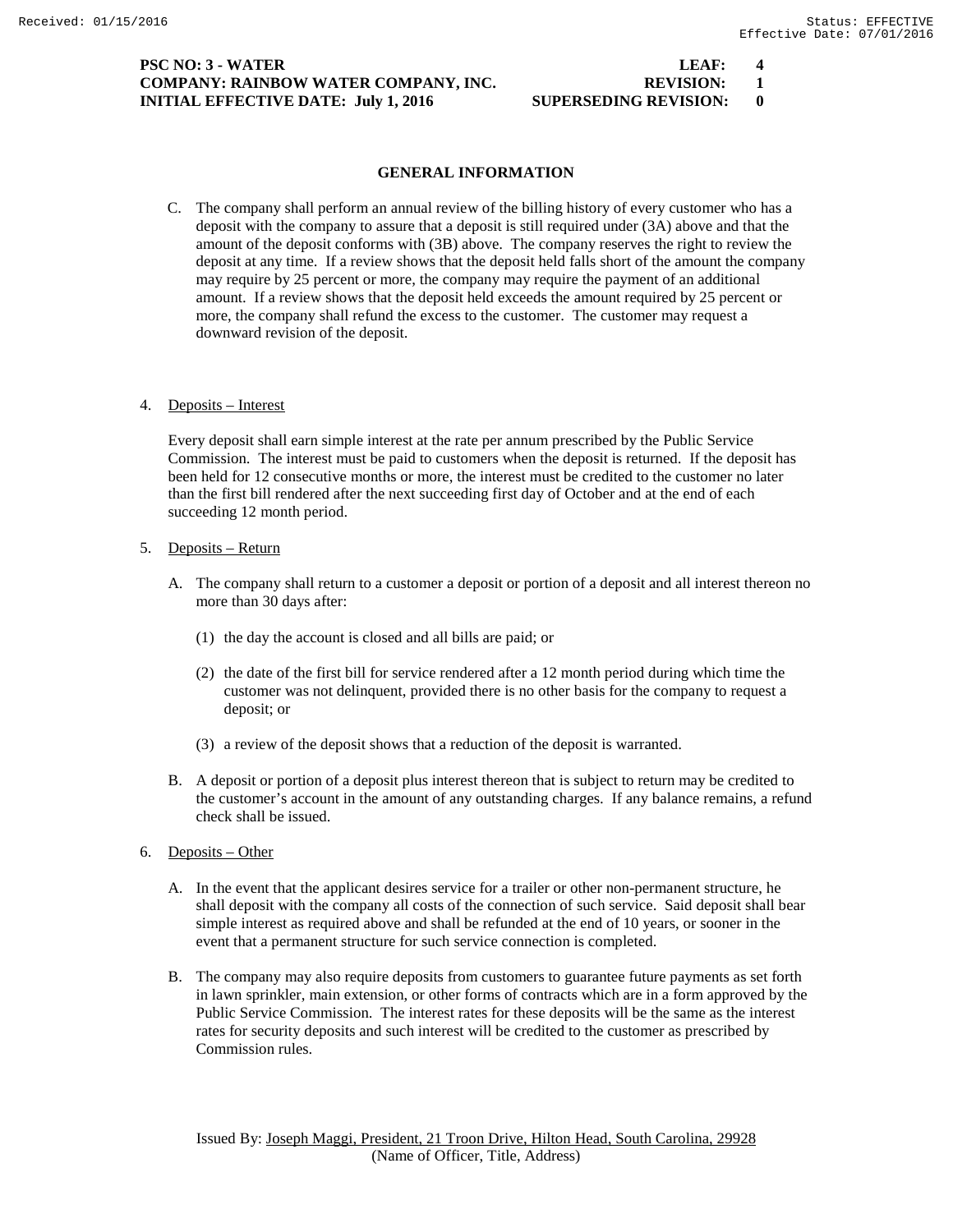..DID: 6072 ..TXT: PSC NO: 3 WATER LEAF: 5 COMPANY: RAINBOW WATER COMPANY, INC. REVISION: 0 INITIAL EFFECTIVE DATE: 02/15/99 SUPERSEDING REVISION: STAMPS: RECEIVED: 12/01/98 STATUS: Effective EFFECTIVE: 02/15/99

#### **GENERAL INFORMATION**

#### 7. General Rules

- A.Customers must provide 10 days' written notice prior to the date on which termination of service is requested or prior to a change of occupancy, until which date the customer will be responsible for payment of service.
	- B.Fire hydrants shall not be used without the written permission of the company or unless in conformance with filed fire protection tariff provisions.
	- C.The company will not be liable for damage resulting from the presence of its facilities, supply, or use of water service, except damage resulting from gross negligence of the company.
	- D.The company may shut off water in its mains to make repairs and extensions. Where possible, proper advance notice will be made to customers affected.
	- E.The use of water for sprinkling, swimming pools, or other less essential uses may be restricted or prohibited where such use may unreasonably reduce the adequacy of service for other domestic purposes.
	- F.There must be a separate service for each premises.

G.Installation of service pipes and mains will not normally be made when the ground is frozen.

H.The customer is responsible for service pipes and plumbing within the property line. Any plumbing work done on the customer's service pipe is subject to approval by the company. No underground work shall be covered up until it has been inspected and approved by the company.

I.All leaks on customer premises or the customer portion of the service pipe must be repaired as soon as possible.

- J.All mains, services (up to the property line) and other water system facilities will be maintained and replaced by the company.
- K.The company will supply water in the distribution system at pressures between 20 and 100 pounds per square inch (psi) and will strive, where practicable, to maintain a normal working pressure of 60 psi with a minimum of 35 psi. If the company makes changes to its system which cause the pressure to increase to over 100 psi to existing customers, the company will be responsible for the first installation of the necessary equipment in the customer's premises. From that point on the equipment will be considered part of the customer's internal plumbing and the customer will be responsible for its maintenance or replacement. If a water pressure reducing valve, in the customer's or applicant's opinion, is necessary or desired to safeguard the plumbing, it is the customer's or applicant's responsibility to purchase, install and maintain this equipment. Where a pressure reducing valve is used it is also advisable to install a suitable pressure relief valve. All installations will comply with the local building codes and standards and are considered a part of the customer's internal plumbing.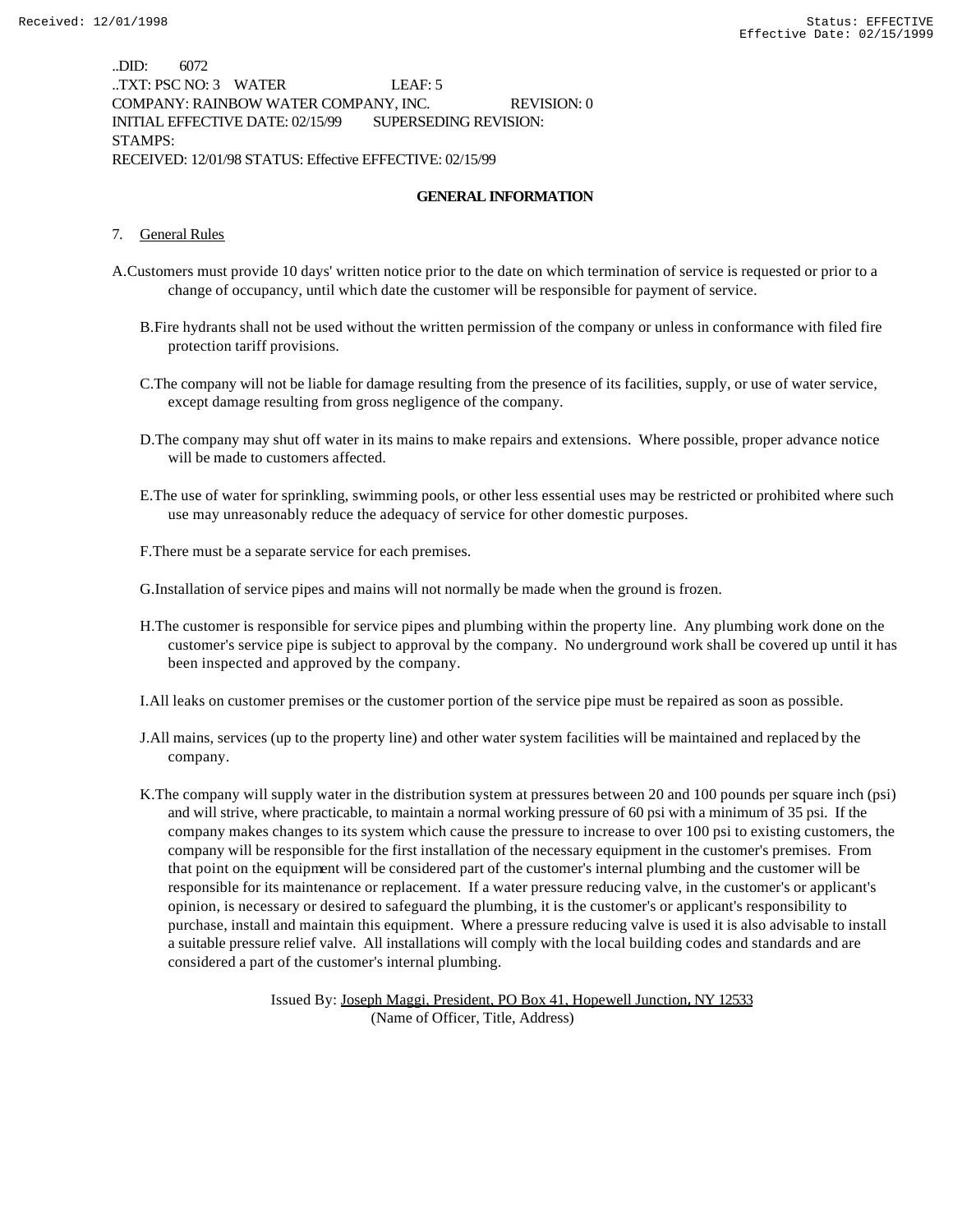..DID: 6073 ..TXT: PSC NO: 3 WATER LEAF: 6 COMPANY: RAINBOW WATER COMPANY, INC. REVISION: 0 INITIAL EFFECTIVE DATE: 02/15/99 SUPERSEDING REVISION: STAMPS: RECEIVED: 12/01/98 STATUS: Effective EFFECTIVE: 02/15/99

#### **GENERAL INFORMATION**

- L.Where an applicant is seeking service at an elevation or gradient which could not otherwise be adequately serviced by existing plant, the company will require that the applicant bear the additional cost of providing such extraordinary service, or in the alternative, require the applicant to purchase, install and maintain the necessary special equipment, such as a hydro-pneumatic system, needed to serve the premises. The installation of a hydro-pneumatic system as part of the customer's internal plumbing may be subject to approval of the Health Department and should comply with local building codes and standards.
- M.Cross connections to water sources other than the company's or with other facilities are strictly prohibited. Customers must, at their expense, install and maintain such backflow prevention devices as may be required by the company in accordance with good water works practice or applicable laws or regulations.
- N.Customers must permit company representatives to enter their premises on reasonable request for purposes relating to the operation and maintenance of the company's system, including inspection of the customer's and the company's facilities, installation, reading, testing, replacement and removal of meters, and terminating and restoring service.
- O.No person shall maliciously, willfully or negligently break, damage, destroy, uncover, deface, block access to or tamper with any pipe, valve, meter, structure, appurtenance or equipment which is a part of the water works system.
- 8. Metered Service (if applicable and provided for in Service Class No. 1 or Nos. )

A.A meter of a type approved by the Commission is required for each premises.

- B.The company will furnish, install, and maintain the meter. Unless the meter register is set at zero, the company shall attach a tag with the date and meter dial reading at the time of installation.
- C.The customer will provide a location for the meter acceptable to the company and will be responsible for the cost of repairing damage resulting from human interference, frost, backflow of hot water, or other such causes.
- D.Where the company agrees it is necessary to set a meter outside the building, it shall be installed at the expense of the customer in a pit acceptable to the company which is both water-tight and frostproof. The cover of the pit shall be fastened with a convenient locking device. Where the distance from the property line to the front wall of the building is greater than 75 feet, the company may require that the meter be set in a pit at or near the property line. If the pit is to be installed on property not owned or controlled by the customer, written consent of the owner of the property shall be obtained prior to the installation.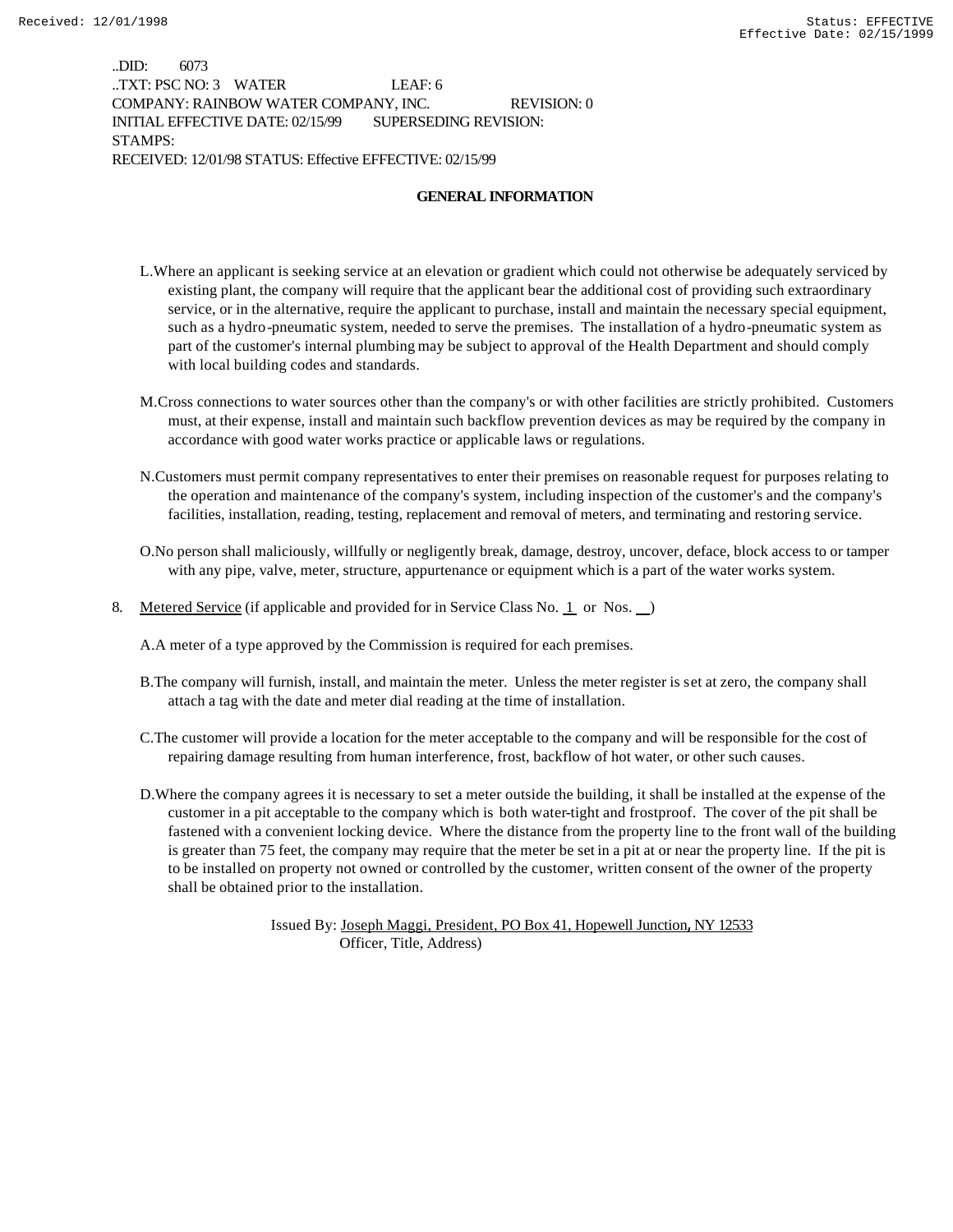..DID: 6077 ..TXT: PSC NO: 3 WATER LEAF: 7 COMPANY: RAINBOW WATER COMPANY, INC. REVISION: 0 INITIAL EFFECTIVE DATE: 02/15/99 SUPERSEDING REVISION: STAMPS: RECEIVED: 12/01/98 STATUS: Effective EFFECTIVE: 02/15/99

#### **GENERAL INFORMATION**

E.The company reserves the right to remove, test, and replace the meter.

- F.The company shall afford the customer an opportunity to verify the final reading of any water meter removed from the premises and obtain the customer's signature on a meter removal card which shows the date removed and the reading.
- G.Meters will be tested in conformance with rules of the Public Service Commission. In the case of a disputed account involving the accuracy of the meter, the company will have the meter tested upon the request of the customer. Should the customer request to have a second meter test within 1 year, the customer will be responsible for the actual cost incurred to have the meter tested including the cost to remove the meter, payable in advance to the company. This fee will be refunded if the meter's final weighted average is found to register in excess of 100 percent. Adjustments in bills for over-registration of the meter will be made in accordance with the current rules of the Public Service Commission.

H.Bills will show meter readings and the dates read.

I.Bills will be reasonably estimated where a meter has been inaccessible and will be so indicated on the bill.

- J.Where a meter has ceased to register or its percentage of accuracy cannot be determined, an estimated bill for the current period may be rendered. For all other periods the bill shall be the minimum applicable charge.
- 9. Unmetered Service (if applicable and provided for in Service Class No. or Nos. )

All applicable provisions of this tariff shall apply.

10. Extension of Mains

Mains will be extended in conformance with Commission Rules and Regulations found in 16 NYCRR, Part 501.

#### 11. Discontinuance of Service - Non-Payment

 Service may be discontinued under the following provisions: for non-payment of any amount due for water supplied, for failure to make any payment due under a deferred payment agreement or for meter repairs (see Section 8C), for failure to post a required deposit or for failure to pay any fee or charge accruing under the contract or tariff.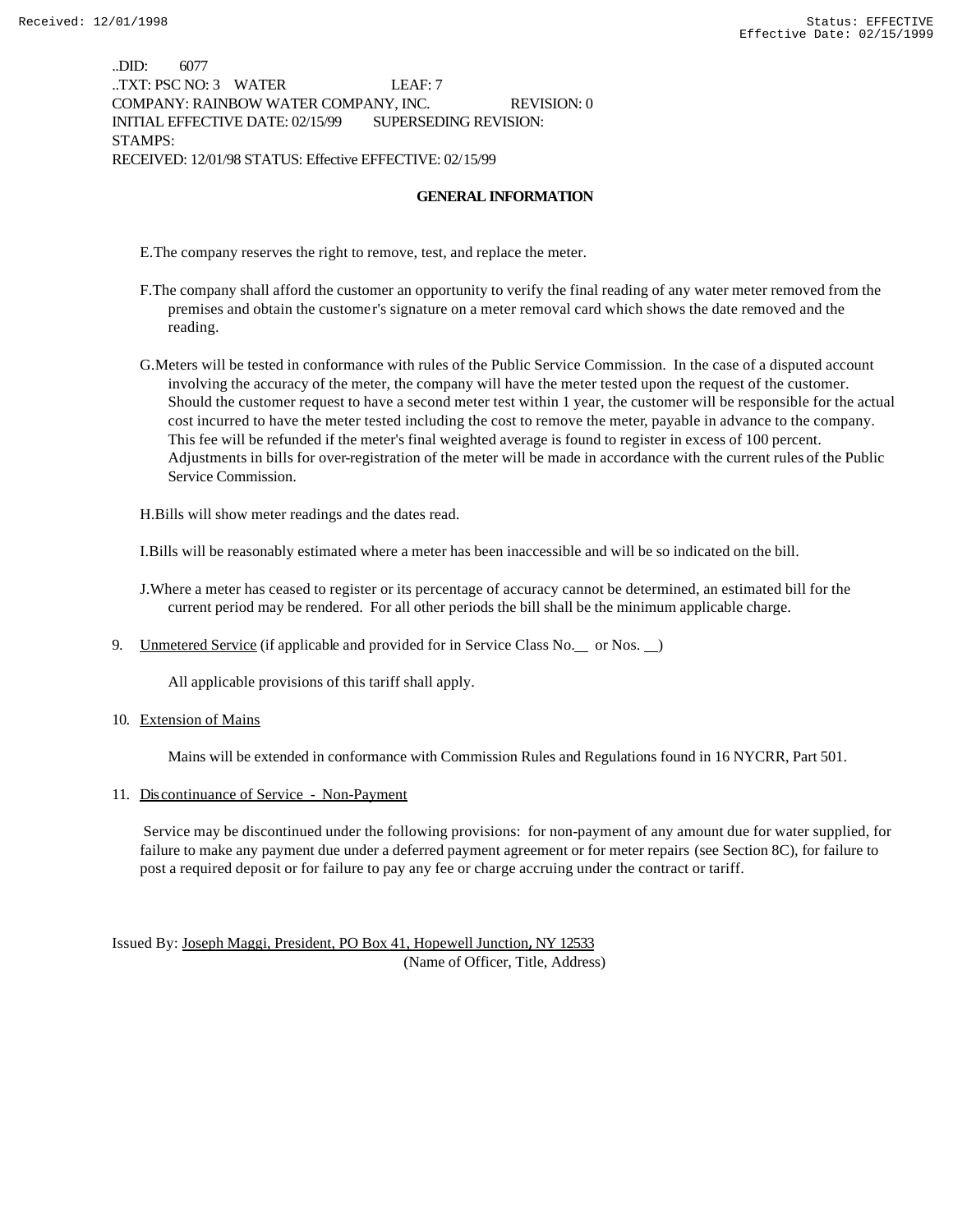..DID: 6078 ..TXT: PSC NO: 3 WATER LEAF: 8 COMPANY: RAINBOW WATER COMPANY, INC. REVISION: 0 INITIAL EFFECTIVE DATE: 02/15/99 SUPERSEDING REVISION: STAMPS: RECEIVED: 12/01/98 STATUS: Effective EFFECTIVE: 02/15/99

#### **GENERAL INFORMATION**

- A.A bill not paid within 23 days of mailing is considered delinquent, and the company may discontinue service after complying with 16 NYCRR, Part 533 which requires: (1) 15 days written notice if served personally, or (2) 15 days after a registered letter containing such notice has been signed or refused, or (3) 18 days after mailing written notice in a post-paid wrapper. Service will not be re-established until payment of all proper arrears, charges and deposits is made or a deferred payment agreement is entered into. Receipt of a subsequently dishonored negotiable instrument in response to a notice of discontinuance shall not constitute payment of the customer's account and the company shall not be required to issue additional notice prior to discontinuance. There will be a charge for processing all returned checks equal to the bank charge plus a handling fee of \$5.00 (not to exceed the maximum allowed by section 5-328 of General Obligations Law).
- B.The company will not discontinue service to residential premises for non-payment of bills on a Friday, Saturday, Sunday, public holiday (as defined in General Construction Law), or on a day on which the utility's main office is closed. Discontinuance can only take place from Monday to Thursday between the hours of 8 a.m. and 4 p.m.
- C.The company will not discontinue service for non-payment of bills to any person or entity receiving public assistance if the payment for such service is to be paid directly by the Department of Social Services or by the local Social Services representatives.
- 12. Discontinuance of Service Other
	- A.Service rendered under any application, contract or agreement may be discontinued by the company after reasonable notice for any of the following reasons:
		- (1)For willful or indifferent waste of water due to any cause or for non-authorized use of water.
		- (2)For failure to protect from damage the meter and connection, or for failure to protect and maintain the service pipe or fixtures on the property of the customer in a condition satisfactory to the company.
		- (3)For tampering with any meter, connections, service pipe, curb cock, seal or any other appliance of the company controlling or regulating the customer's water supply.
		- (4)For failure to provide the company's employees reasonable access to the premises supplied, or for obstructing the way of ingress to the meter or any other appliances controlling or regulating the customer's water supply.
		- (5)In case of vacancy of the premises.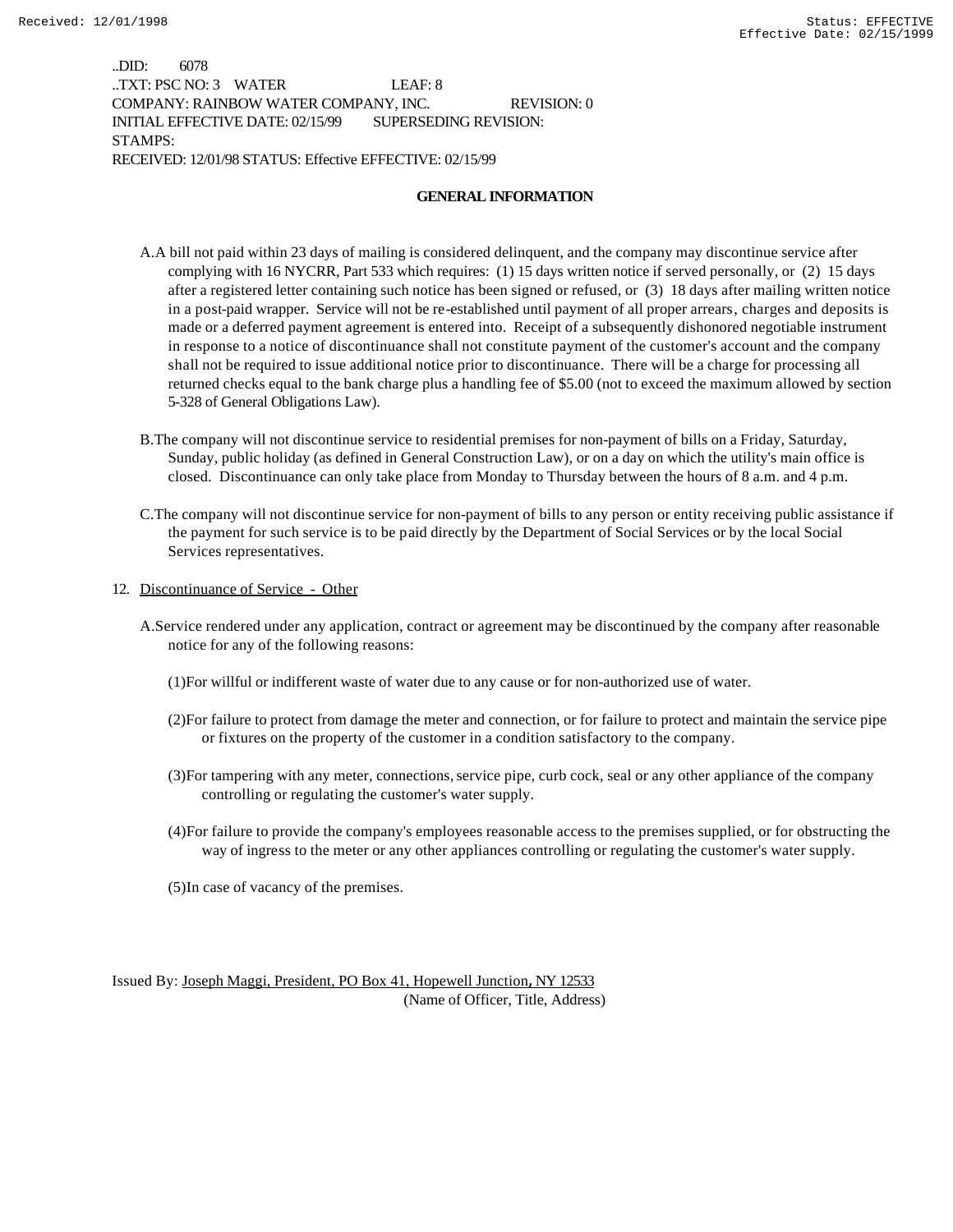..DID: 6067 ..TXT: PSC NO: 3 WATER LEAF: 9 COMPANY: RAINBOW WATER COMPANY, INC. REVISION: 0 INITIAL EFFECTIVE DATE: 02/15/99 SUPERSEDING REVISION: STAMPS: RECEIVED: 12/01/98 STATUS: Effective EFFECTIVE: 02/15/99

#### **GENERAL INFORMATION**

(6)For cross connections.

- (7)For submetering or reselling water.
- (8)For non-compliance with water usage restrictions.
- (9)For violation of any rule or regulation of the company as filed with the Public Service Commission, provided such violation affects the reliability or integrity of the water system.
- B.Written notice of discontinuance of service shall contain the information required by 16 NYCRR Section 533.3 and will be given except in those instances where a public health hazard exists.
- C.The company may, at any time, temporarily discontinue water service in case of accident, or for the purpose of making connections, alterations, repairs, changes, etc.
- D.Except as stated in the preceding paragraph, or in the case of a violation that threatens the integrity of the water system, the company shall not discontinue service to any customer on a Friday, Saturday, Sunday, Public Holiday or on a day when the company is not open for business. Public Holiday shall refer to those holidays defined in the General Construction Law.

#### 13.Discontinuance of Residential Service - Special Procedures

 If termination of service would result in serious impairment to health and safety, the company must delay the termination of service or, if service has already been terminated, must restore service, for thirty days under the following conditions:

- A. all occupants are either blind, disabled, 62 years of age or older or 18 years of age or under;
- B. a medical emergency exists; or
- C. if heating would be affected between November 1 and April 1.

 It is the customer's responsibility to notify the company that such conditions exist and to provide any required documentation. The company may require that the customer make appropriate arrangements to pay any arrears as well as pay current bills.

#### 14. Deferred Payment Agreements

 In addition to those circumstances in Section 13, the company will consider granting customers reasonable payment terms in cases where a customer is threatened with termination of service, or where the company has issued a backbill to a customer. Any such agreement may require the customer to make a reasonable down payment, and to pay current bills when issued.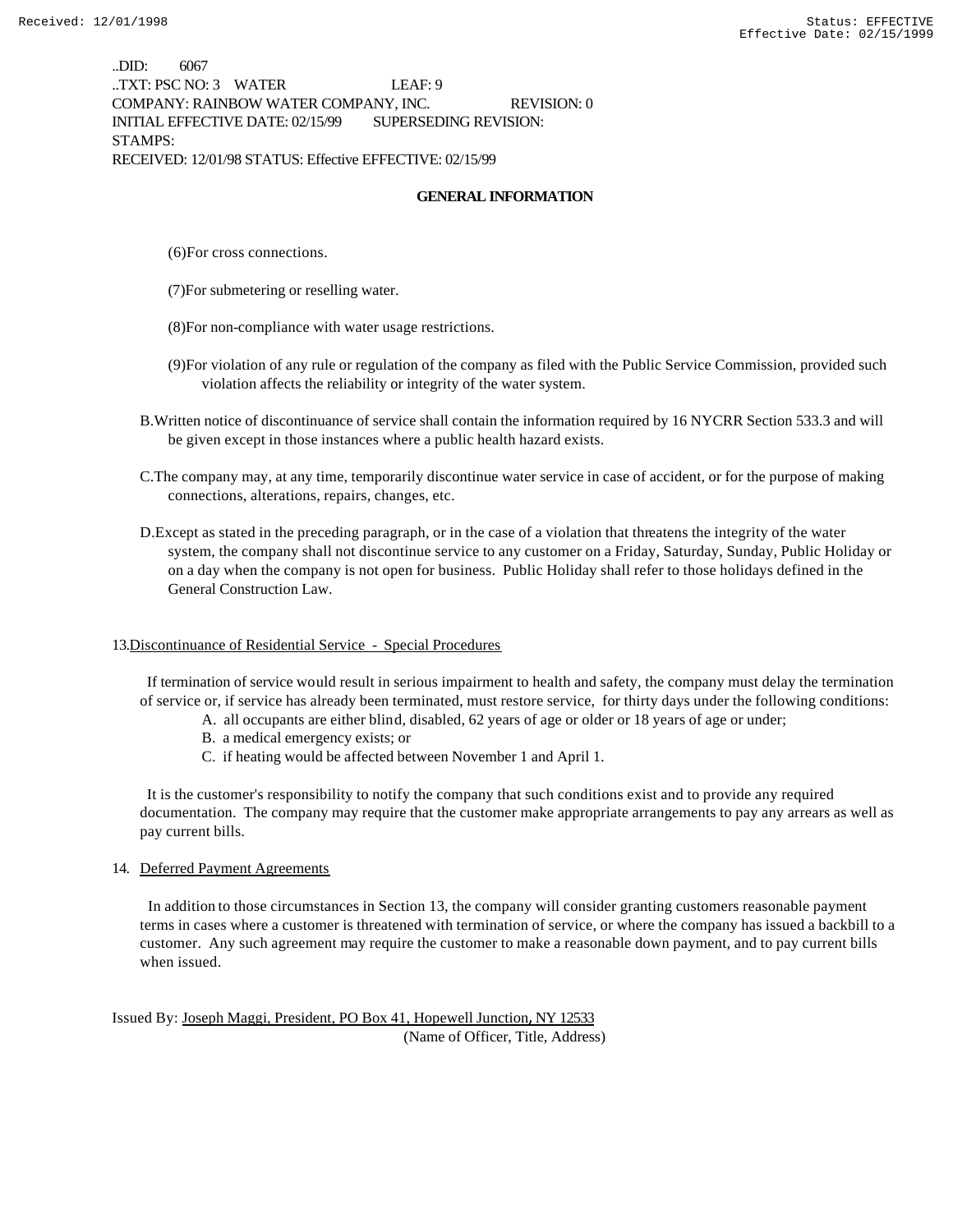..DID: 6079 ..TXT: PSC NO: 3 WATER LEAF: 10 COMPANY: RAINBOW WATER COMPANY, INC. REVISION: 0 INITIAL EFFECTIVE DATE: 02/15/99 SUPERSEDING REVISION: STAMPS: RECEIVED: 12/01/98 STATUS: Effective EFFECTIVE: 02/15/99

#### **GENERAL INFORMATION**

15.Complaint Handling Procedures

- A.The company will promptly investigate and evaluate all complaints received from customers regarding bills for service rendered or required deposits. The results of the company's findings will be reported to the customer. During the period of investigation and evaluation, service will not be discontinued, nor shall a new notice of termination be issued, provided, however, that the customer will be required to pay the undisputed portion of any balance due, which may include bills for current usage.
- B.After the completion of such an investigation, if the company determines that the disputed service has been rendered, or that the disputed charge or deposit is proper in whole or in part, the company may require that the full bill or deposit be paid. Appropriate notices of the determination shall be given to the customer, and where notice of discontinuance of service was previously sent, or is served with the determination, such notice shall include a statement advising the customer of the availability of the Commission's complaint handling procedures, including the address and telephone number of the Department's Consumer Services Division. Where prior notice of discontinuance was sent, company procedure provides for discontinuance of service if customer fails to pay the proper amount due and owing within 5 days after notice of the company determination was served personally on the customer or at least 8 days after mailing of the notice. Under no circumstances will discontinuance of service occur if so precluded by the Commission.
- C.In situations where the complaint procedures of the Commission have been invoked and it is determined that the disputed service has been rendered or that the disputed charge or deposit is proper and prior notice of discontinuance was sent, a customer's service will not be discontinued for failure to pay the amount found due and owing until at least 5 days after notice of the Commission's determination, where personal service is made, or at least 8 days after mailing of such a notice.
- 16. Restoration of Service

 A charge will be made to restore service after discontinuance at the customers's request, for non-payment or for violation of these rules.

 This charge will be \$60.00 during normal business hours (8:00 a.m. to 4:00 p.m., Monday through Friday), \$100.00 outside of normal business hours Monday through Friday and \$100.00 on weekends or public holidays. The holidays for which the \$100.00 charge will apply are as follows:

New Year's Day Labor Day Dr. Martin Luther King, Jr. Day Columbus Day Lincoln's Birthday Veteran's Day Washington's Birthday Thanksgiving Day Memorial Day Christmas Day Independence Day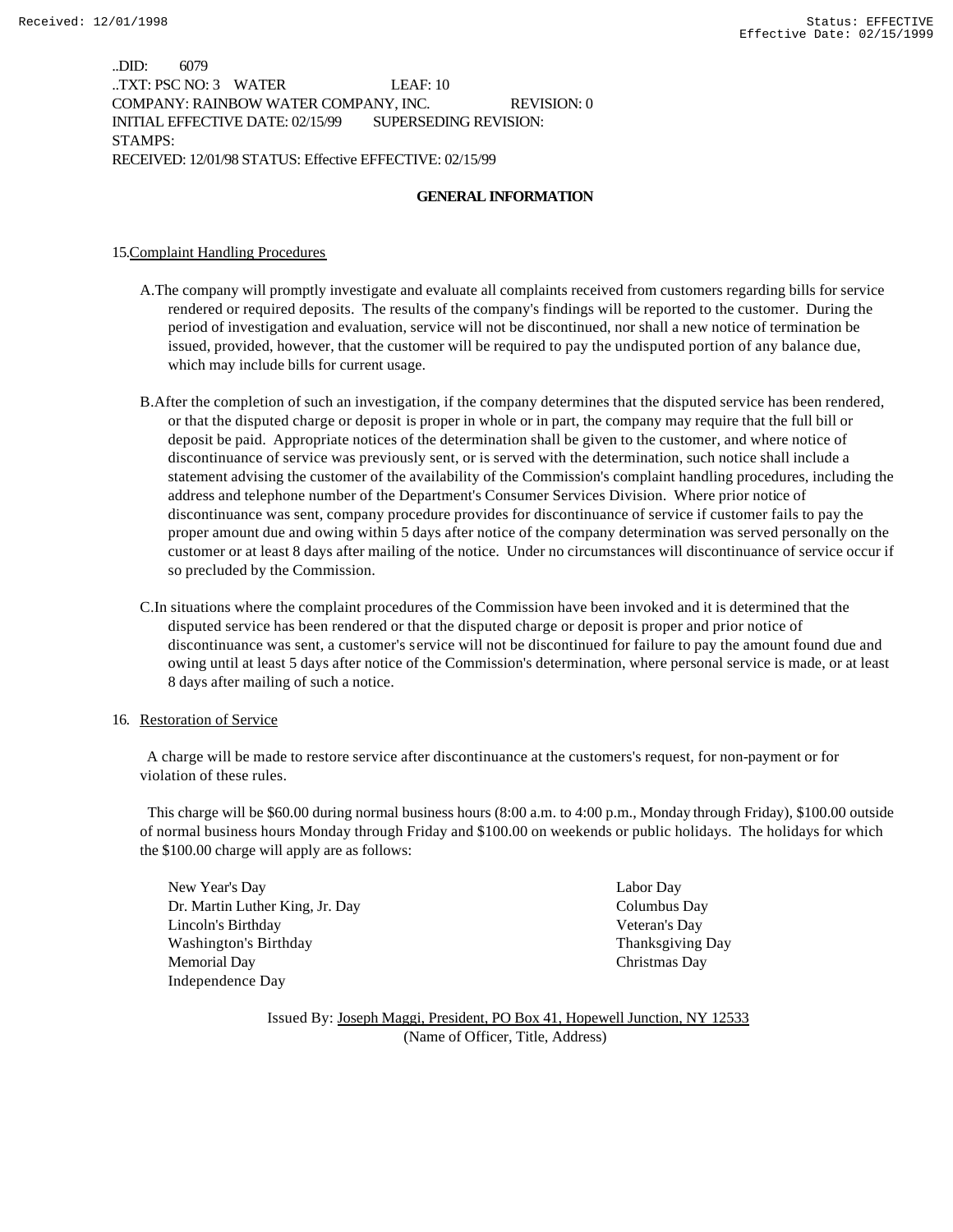# ..DID: 6080 ..TXT: PSC NO: 3 WATER LEAF: 11 COMPANY: RAINBOW WATER COMPANY, INC. REVISION: 0 INITIAL EFFECTIVE DATE: 02/15/99 SUPERSEDING REVISION: STAMPS: RECEIVED: 12/01/98 STATUS: Effective EFFECTIVE: 02/15/99

# **GENERAL INFORMATION**

In a case where service is being restored after discontinuance for non-payment, the company may require full payment of all arrears as well as the restoration of service charge. If the company and the customer have entered into some form of payment agreement, the agreed upon down payment may be required before service will be restored.

If it becomes necessary to disconnect service at the main because of willful acts of a customer, the service restoration charge will include the actual costs incurred by the company to disconnect and reconnect the service.

## 17. Interest on Customer Overpayments

The company will provide interest on a customer overpayment as follows:

- A. A customer overpayment is defined as payment by the customer to the company in excess of the correct charge for water service supplied to the customer which was caused by erroneous billing by the utility.
- B. The rate of interest on such amounts shall be the greater of the unadjusted customer deposit rate or the applicable late payment rate, if any, for the service classification under which the customer was billed. Interest shall be paid from the date when the customer overpayment was made, adjusted for any changes in the deposit rate or late payment rate, and compounded monthly, until the date when the overpayment was refunded.
- C. The company will not pay interest on customer overpayments that are refunded within 30 days after such overpayment is received by the company.

## 18. Regulation

 All matters, rules and other situations concerning the rendering of water service which are not specifically covered herein or in a provision of the New York State Codes, Rules and Regulations and which are subject to the jurisdiction of the Public Service Commission, and for which a customer and the company cannot agree as to an equitable and fair solution will be referred to said Commission to be resolved. Either the customer or the company may request that a rule or provision of this tariff be changed for a particular situation.